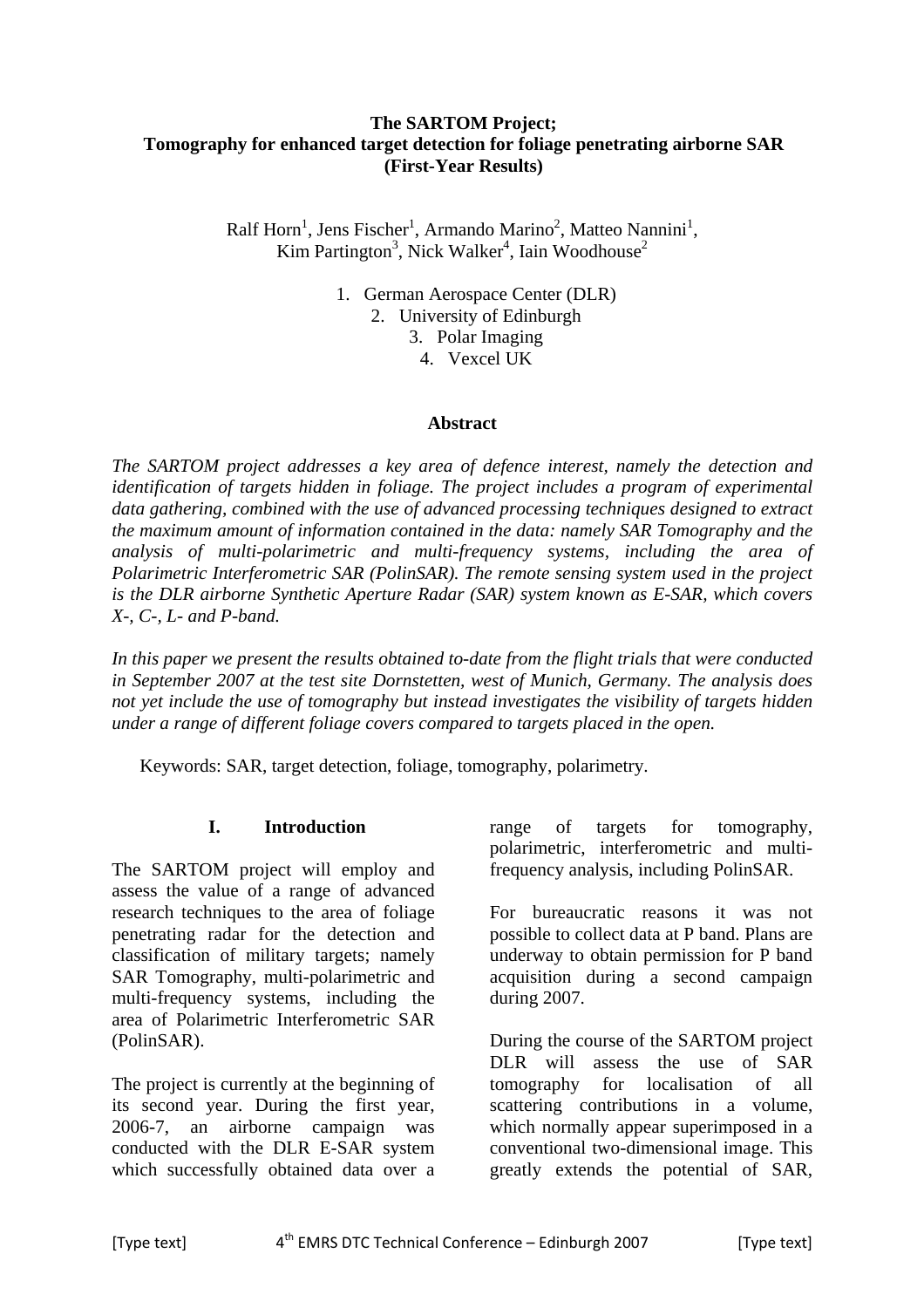particularly for the analysis of volume structures such as forests.

Vexcel UK and University of Edinburgh propose to carry out parallel data analysis and simulation activities (respectively) to assess the benefits of lower frequencies to target detection beneath foliage. This includes both L band and (if permission is obtained) P band. In 2007-8, initial tomographic analysis will also be carried out using existing experimental SAR tomography software at DLR.

The project will move logically from an assessment of target detection beneath foliate to the characterisation and then classification by the end of the three years.

The SARTOM project will provide a programme of real experimental results and analysis to pave the way for the UK efforts in this area leading to major improvements in new military capabilities.

# **II. The DLR Airborne E-SAR System**

The E-SAR Synthetic Aperture Radar (SAR) system onboard a DLR Dornier DO-228 aircraft operates in 4 frequency bands, X-, C-, L- and P-band. The polarisation of the radar signal is selectable. E-SAR measurement modes include single channel operation, i.e. one wavelength and polarisation at a time, and the modes of SAR Interferometry and SAR Polarimetry. The system is

polarimetrically calibrated in L- and Pband. SAR Interferometry is operational in X-band (XTI or ATI). Repeat Pass SAR Interferometry is operational in L- and Pband, especially in combination with polarimetry.



*Figure 1: The DLR E-SAR system.* 

# **III. SARTOM flight trials campaign**

The SARTOM flight trials took place during weeks 39 and 40 in 2006.

The 'Standortuebungsplatz Dornstetten' training ground of the German army near the village 'Dornstetten' was selected as the trials site (see *Figure 2*). This was selected in order to provide forest of varying density adjacent to open grassland. The site is located about 10km south of the City of Landsberg a. Lech, which is approximately 50km from the DLR research centre Oberpfaffenhofen.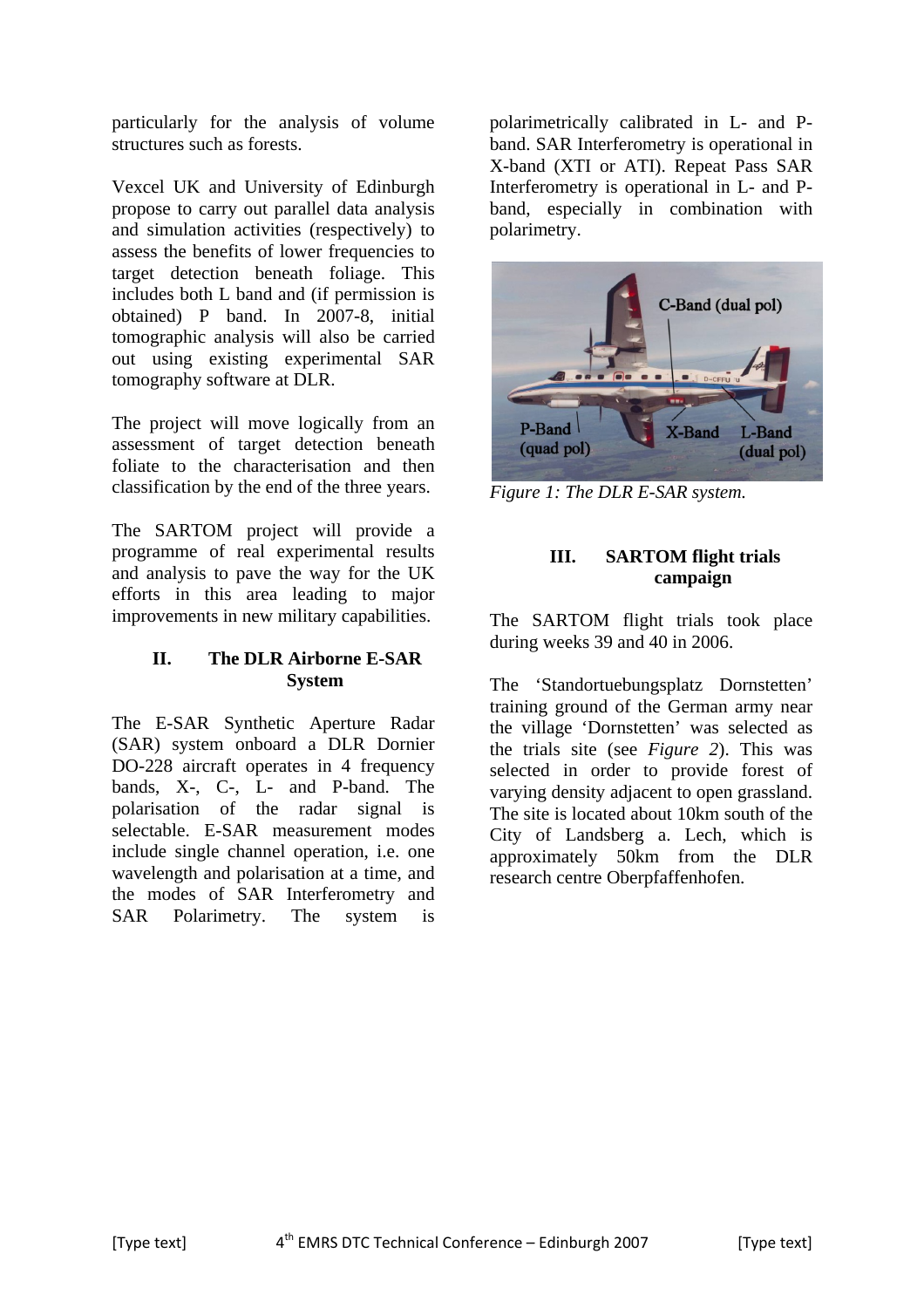

*Figure 2: The SARTOM test site 'Dornstetten'. Centre coordinates N 47°59.38', E 10°51.86'.*

A range of "typical" military vehicles and idealistic targets were deployed for the flight trial experiments.

Realistic targets:

- Two army trucks of type Magirus Deutz 5to gl with a steel container on the cargo area (*Figure 3*).
- Two army jeeps of type Mercedes Benz 250 GD (also named 'Wolf') (see *Figure 4*).
- One army jeep of type Volkswagen Iltis, which was deployed under netting.

Idealistic targets:

- Two 20ft steel containers representing large uniform structures.
- Four 150cm corner reflectors serving as master ground control points (CR02, CR07, CR10, CR13).
- Two sets of two 149cm corner reflectors in tomographic SAR

configuration (CR11H, CR11T, CR12H(c), CR12T(c), where H denotes 'high' and T 'low'), one set up under canopy.

- Two 149cm corner reflectors at approx. the same range, one placed under canopy (CR03, CR04(c)) (see *Figure 5*).
- Two 70cm corner reflectors, one placed under canopy (7001(c), 7002) (see *Figure 5*).

During field visits all target positions were defined (measurements by handheld GPS) and marked (aluminium sticks, rope). With the targets in place the positions were measured again using DGPS to the best possible precision with the exception of the containers and vehicles. Those were measured simply by handheld GPS. The quality of the measurements was degraded in the forest.

DLR organised the target deployment in two stages to allow for controlled change detection investigations (*Figure 6*).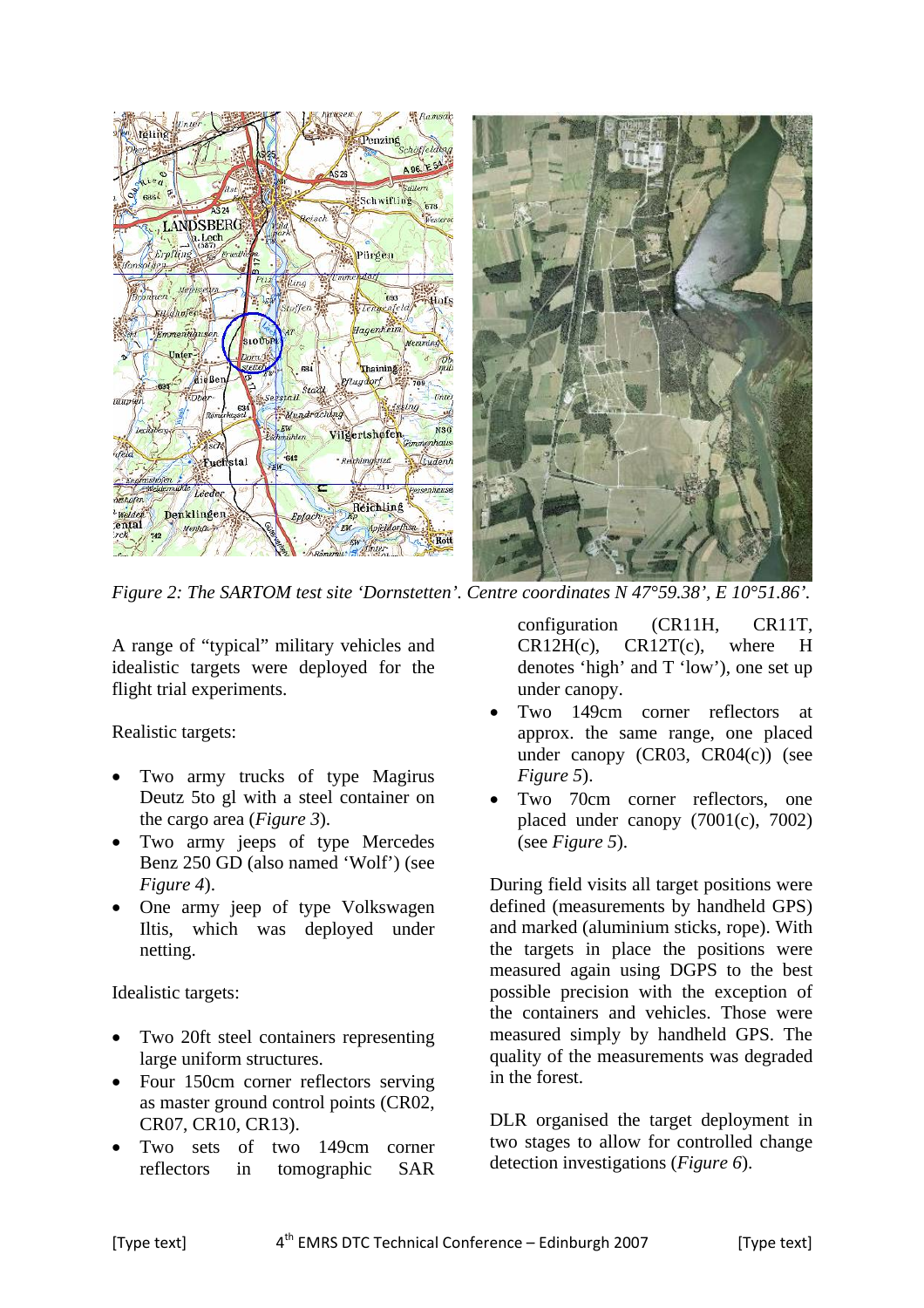

*Figure 3: Army truck with steel container on cargo area.* 



*Figure 5: CRs in the forest (left: 150cm; right: 70cm.* 



*Figure 4: Army jeep 'Wolf'.*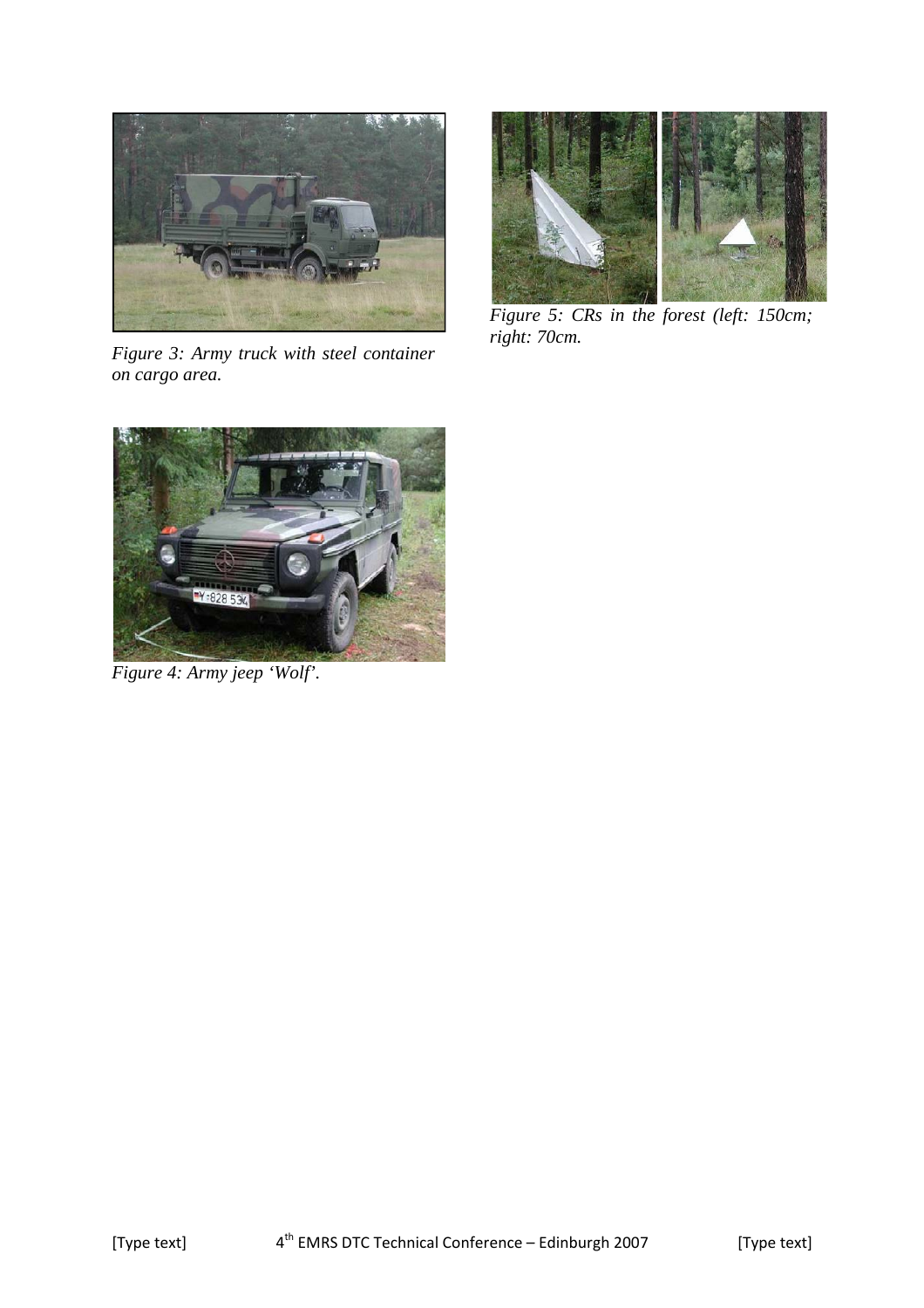

*Figure 6: Target deployment (left: stage 1, right: stage 2); red circles: basic targets, yellow: army vehicles, green: added corner reflector targets, blue: targets of opportunity decommissioned armoured vehicles.* 

#### **IV. Container analysis**

The following example shows the container in open site (Cont1) and forest site (Cont2) in L-HH.

#### **Open site (Cont1)**

Measured deviation of Cont1 from nominal position [east, north]:

| Day1: $-1.87, -1.75$ m (detected)        |
|------------------------------------------|
| Day2: $-0.87, -1.75$ m (detected)        |
| Day3: $0.25, -1.12 \text{ m}$ (detected) |



*Figure 7: Containers - Open Site. Survey, zoom and profiles of Cont1 in L-HH, R-G-B=day1-day2-day3* 

#### **Forest site (Cont2)**

Measured deviation of Cont2 from nominal position [east, north]:

Day1: -8.62, -1.12 (detected) Day2: -8.25, -1.12 (detected) Day3: (not detected)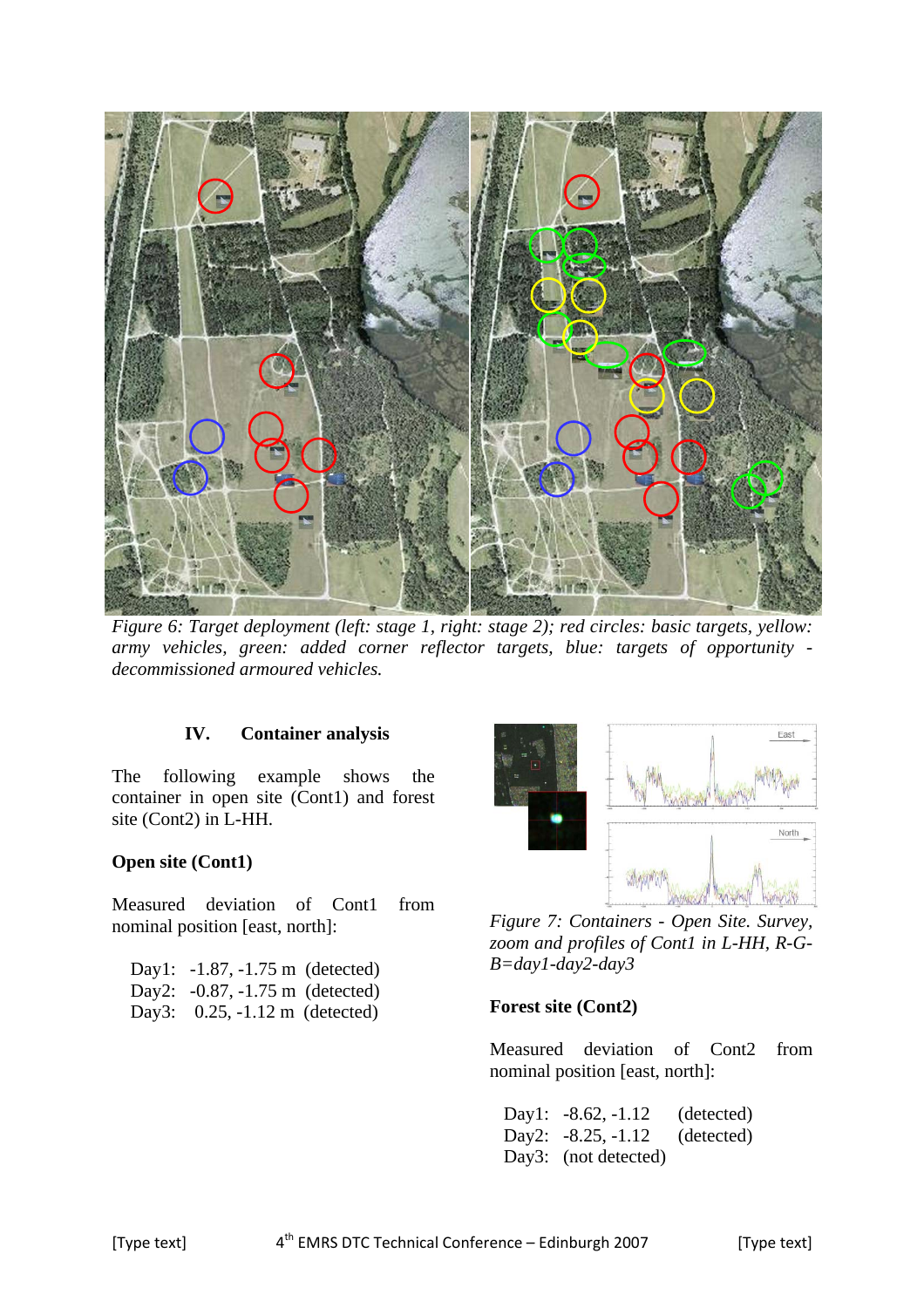The measured deviation is due to the imprecise nominal target position.



*Figure 8: Containers – Forest Site. Survey, zoom and profiles of Cont2 in L-HH, R-G-B=day1-day2-day3* 

### **Container discussion**

The containers in the forest can be detected using L-band HH or VV polarisation. The container in cross polarisation HV or VH is only seen in the open site but not in forest due to low backscatter. Assisting with the detection is the fact that the container in forest has been placed in broadside. Other orientations may lead to decreased backscatter such that the container in forest disappears. Furthermore, it can be observed in the profiles that the open site container exceeds the forest backscatter by 20 dB which is a necessary precondition for detection in forest. This 20 dB advantage shrinks down to 10 dB when the container is under foliage cover, but still suffices for target detection.

### **V. Standard Geometry versus Grazing Angle Geometry**

Grazing angle SAR geometry is generally not of advantage for target detection but might be considered for military purposes. Disadvantages include:

- longer shadows
- longer wave propagation through forest.

The latter most likely to prevent the target from being detected because more obstacles appear in line-of-sight. Cont2 demonstrated a dramatic loss in the ability of target detection with grazing angle geometry.

However, grazing angle geometry may enhance target-background contrasts for targets placed in the open.



*Figure 9: Container Standard Geometry. X-HH.*